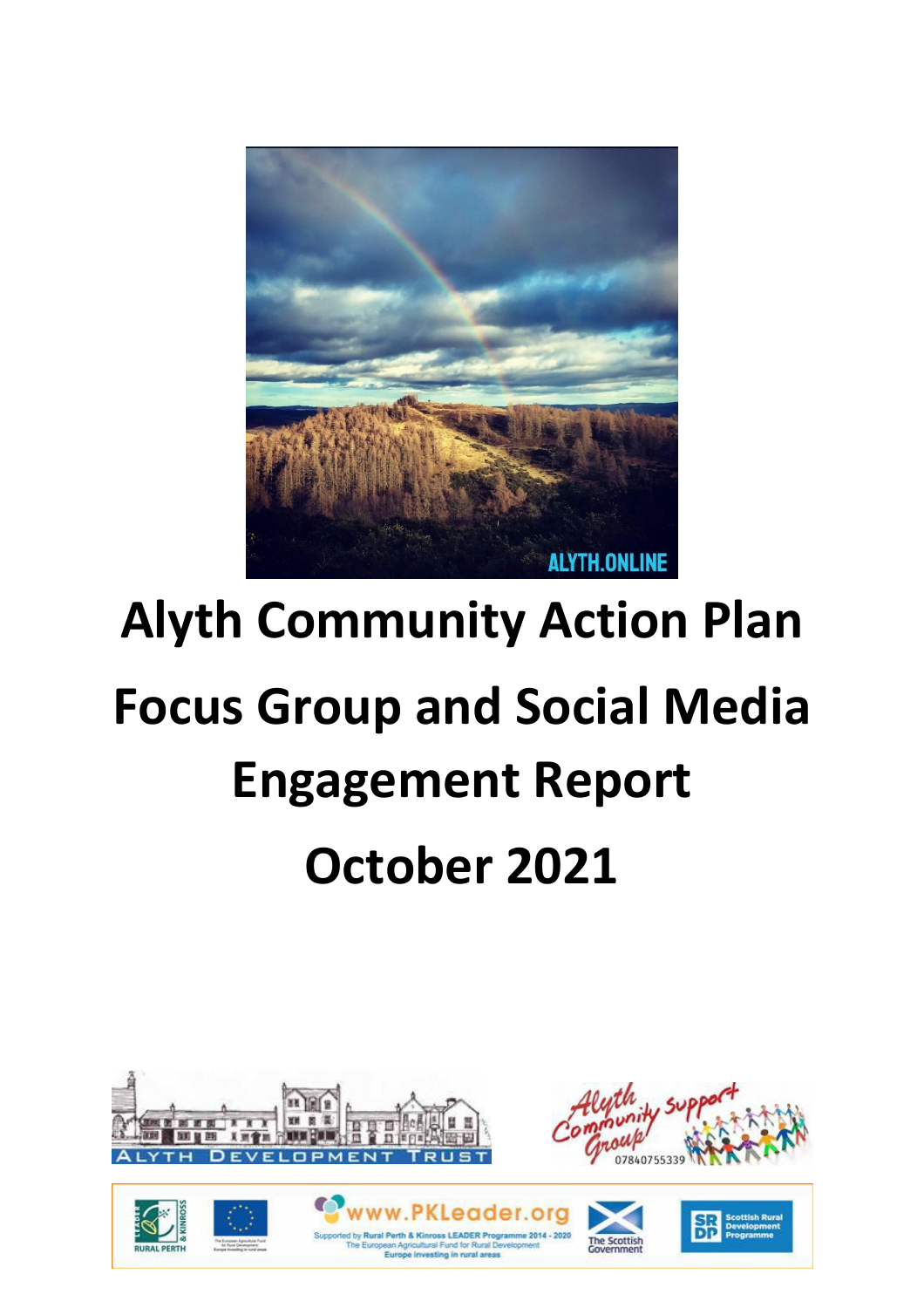# **Contents**

| Acknowledgements        | p.3  |
|-------------------------|------|
| Introduction            | p.4  |
| <b>Focus Groups</b>     | p.7  |
| Social Media Engagement | p.11 |
| Conclusion              | p.16 |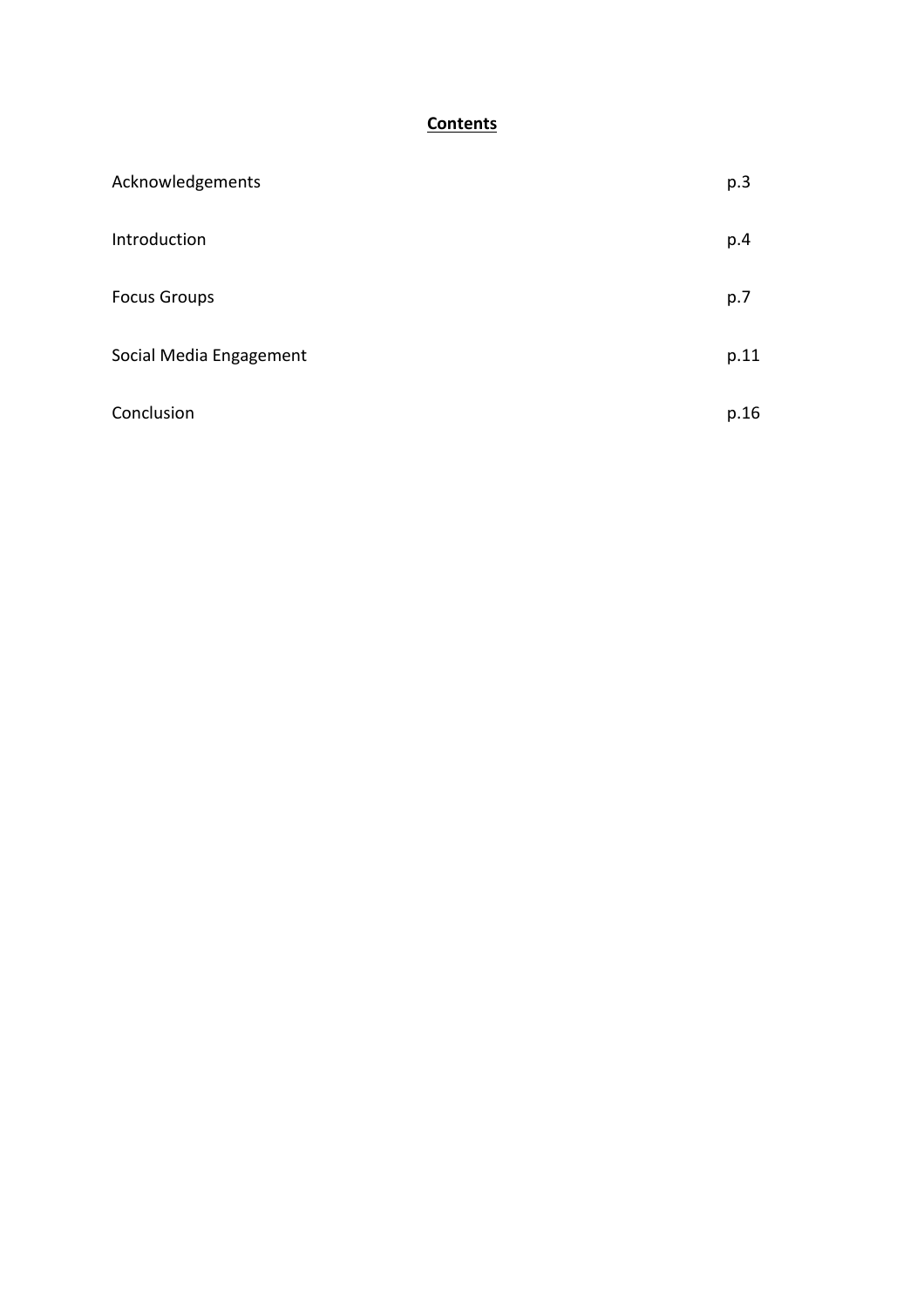#### **Acknowledgements**

## **Acknowledgements**

Thank you to Alyth Development Trust, the Alyth Community Support Group and the

Community Action Plan Steering Group volunteers for their support during this process.

Funding for this work has been provided by Rural Perth & Kinross Leader, and Perth & Kinross Council.<sup>1</sup>

The cover photograph has been provided by Steve Taylor.<sup>2</sup>

<sup>&</sup>lt;sup>1</sup> This report has been adapted from the Stakeholder Report template provided by STAR Development Group through their Community Futures Programme.

<sup>2</sup> Taylor, S., 2021. *View From The Top of Alyth Hill* [accessed 6 December 2021]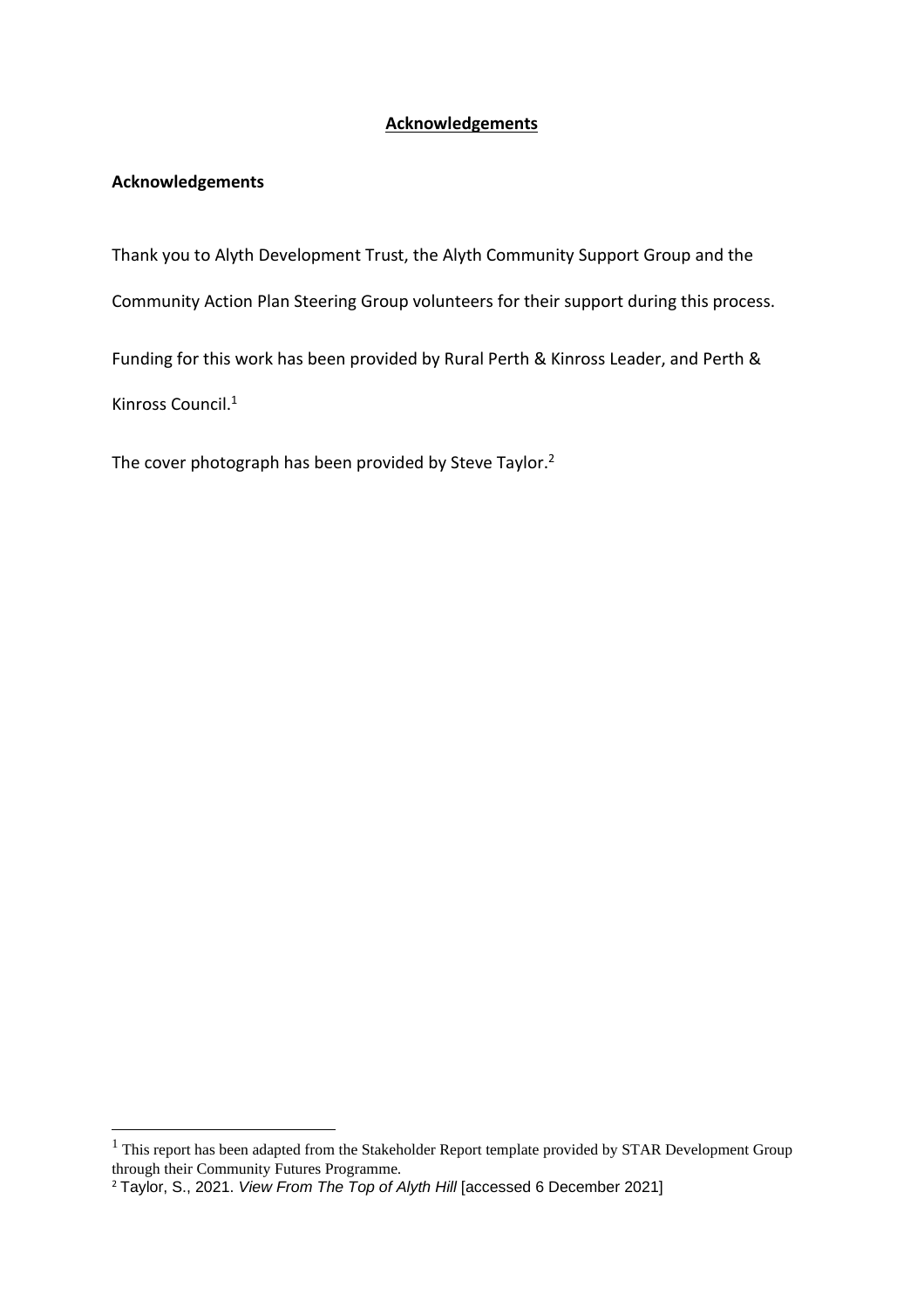#### **Introduction**

#### **Background**

**What is a focus group?** In this report, this refers to groups of people who have an abiding interest in our town, either through a commercial or personal connection. This report summarises the findings of the *Focus Group Meetings* carried out in Alyth from May to July 2021.

The meetings were carried out as part of the community engagement process and will help to inform the preparation of our Community Action Plan (CAP) 2021 - 2026.

To complete the CAP, additional consultation has been carried out including a Community Views Survey, Stakeholder Interviews, Youth Surveys, a Visitor Survey and other community outreach. Feedback on all the community engagement was provided at an event on September 25<sup>th</sup>, 2021.

#### **Focus Group Meetings**

**How were focus groups selected?** During the Stakeholder Interview and surveying process, it became apparent that there were engagement gaps, particularly concerning youth engagement due to COVID-19 restrictions. Additionally, there was initially a lower response rate than expected for the surveys. As a result of this, we opted to have traditional focus groups, pop-up stalls and a couple of 'Travelling Tea Parties 'for the Community Action Plan. The pop-ups and tea parties have been treated as 'Pop-up Focus Groups.'

We also utilised social media as an engagement tool. This is being treated as a virtual focus group.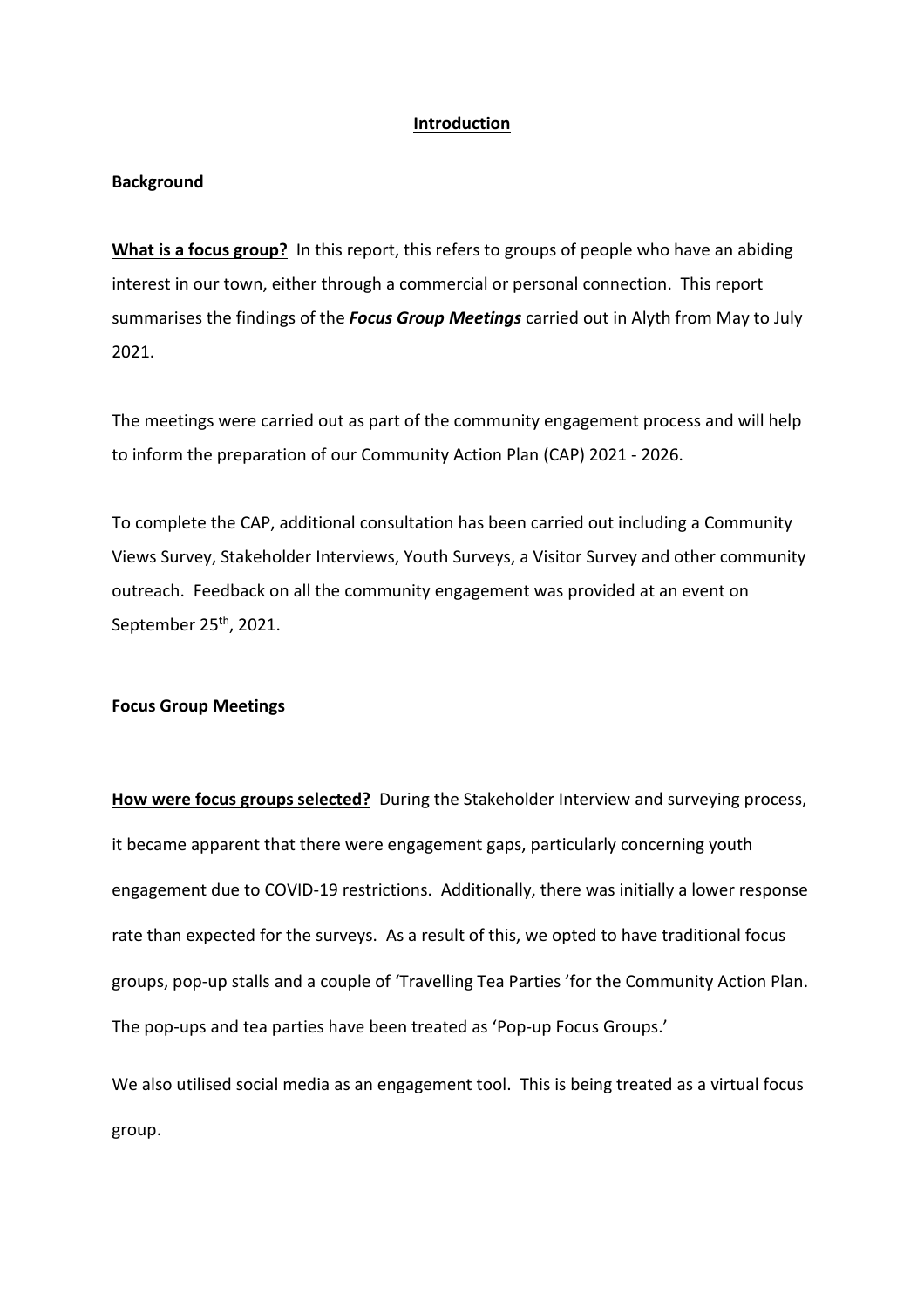It is important to note why pop-ups and social media were utilised as engagement tools. For a variety of reasons (e.g. accessibility issues, time restraints), not everyone will complete a survey form. Pop-ups and social media gave the community the opportunity to have their say in which was the most convenient to them.

Traditional focus groups were carried out by Laura Rodger (Community Connector) with assistance from Grant Train (CAP Steering Group) and Russell Willis Taylor (Alyth Development Trust).

'Pop-up Focus Groups 'were carried out by the Community Connector and a number of steering group volunteers, including Kevin Coe, Bruce Houston, Cathy Scott, Russell Willis Taylor, Steve Taylor, Grant Train and Eleanor Whipps.

Virtual Focus Groups were managed by Kevin Coe and the Community Connector.

A minimum of 377 people were engaged with via this medium.<sup>3</sup> This number comprises 59 people from traditional focus groups, 98 virtual and 220 people attending pop-up stalls and the travelling tea parties.<sup>4</sup> Below is a list of consulted groups:

- Alyth Development Trust
- Alyth in Bloom
- Alyth Youth Partnership (ages 9-15)
- Community of Alyth

<sup>&</sup>lt;sup>3</sup> Figure based upon recordings which are verifiable.

<sup>&</sup>lt;sup>4</sup> The pop-up stall attendance was likely greater than this. The Community Connector was not present at all pop-up stalls. This number comes from the attendance figures from the pop-ups the community connector was present at.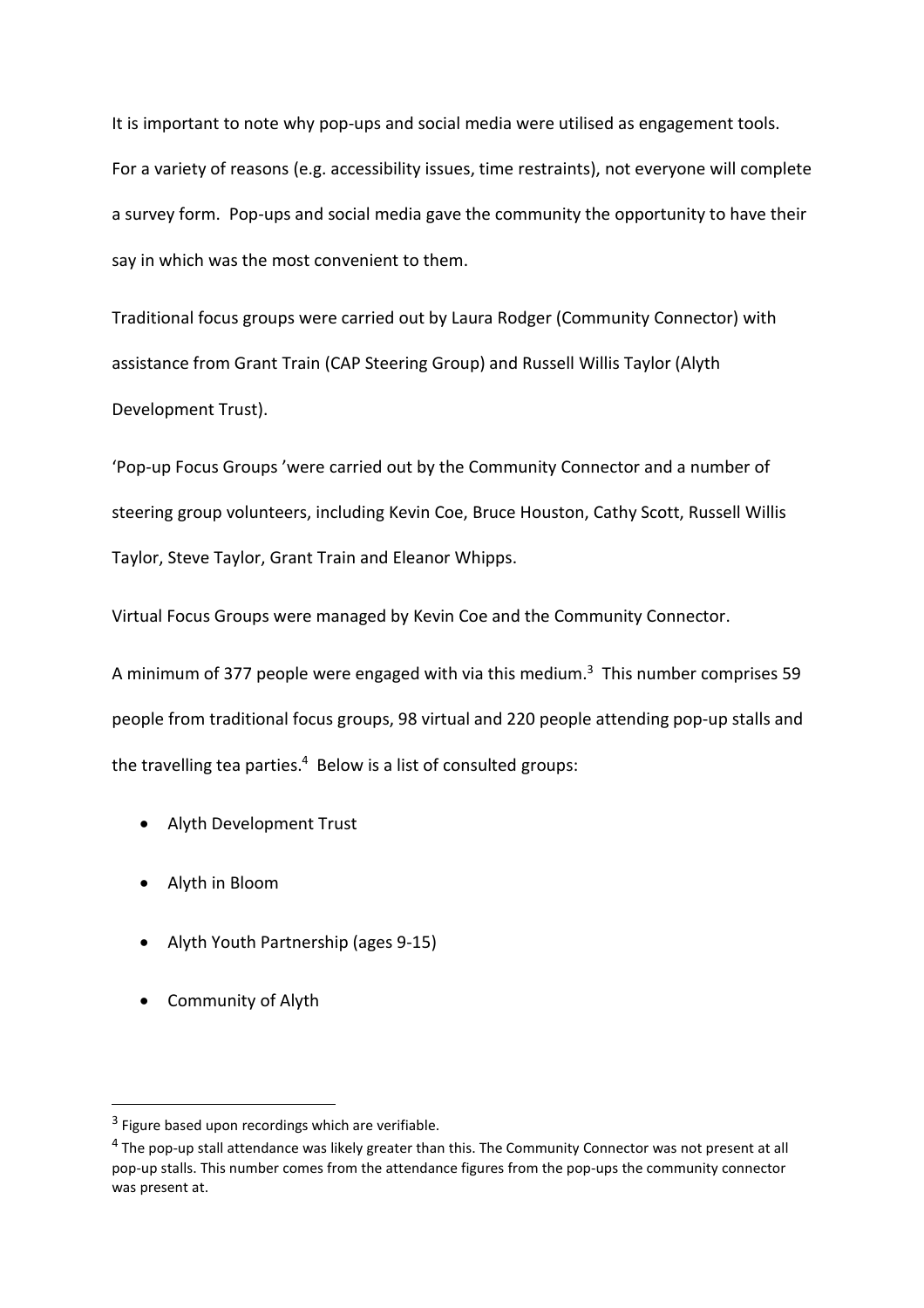- o Pop-up Stalls
- o Travelling Tea Party
- o Social Media
- Explorer Scouts (ages 14-17)
- Scouts (ages 9-14)
- Strathmore Tots

This report summarises these findings.

Due to the slight differences in questions asked and the number of responses generated, social media will be discussed separately in this report.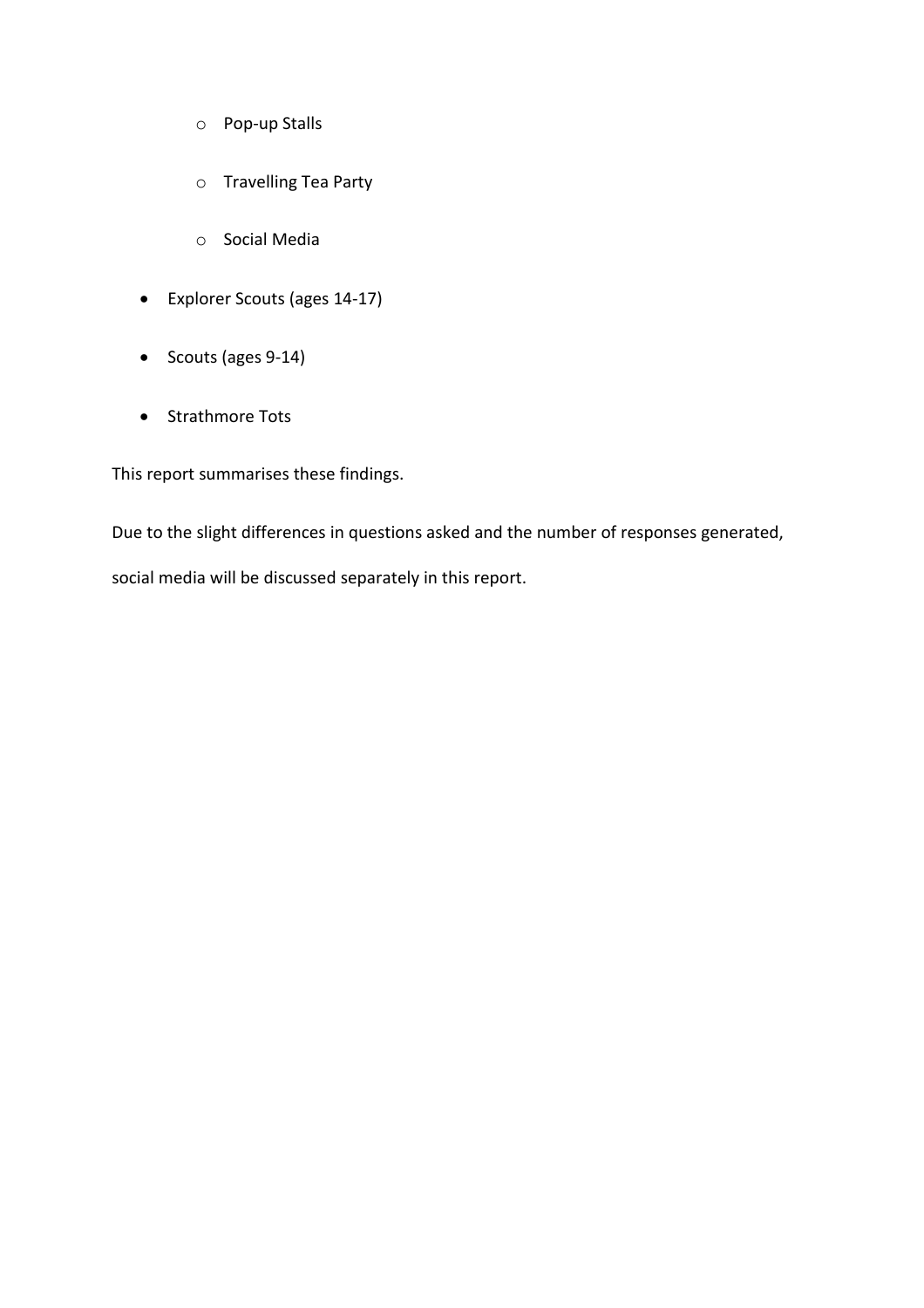# **Focus Groups**

This section details the findings of traditional focus groups, social media

comments/messages and pop-up focus groups. Responses are recorded in the following categories:

- 1. What Do You Like About Alyth?
- 2. What Would You Change?
- 3. What's Missing?
- 4. What Positive Actions Can the Town Take to be More Eco-friendly?

# **1. What Do You Like About Alyth?**

- The Community
- Clubs for young people (AYP, Scouts, Explorer, Guides, etc)
- Friendly
- Walking trails
- The play-parks
- Christmas lights
- Musical Society
- Volunteering Culture
- The bike park
- The museum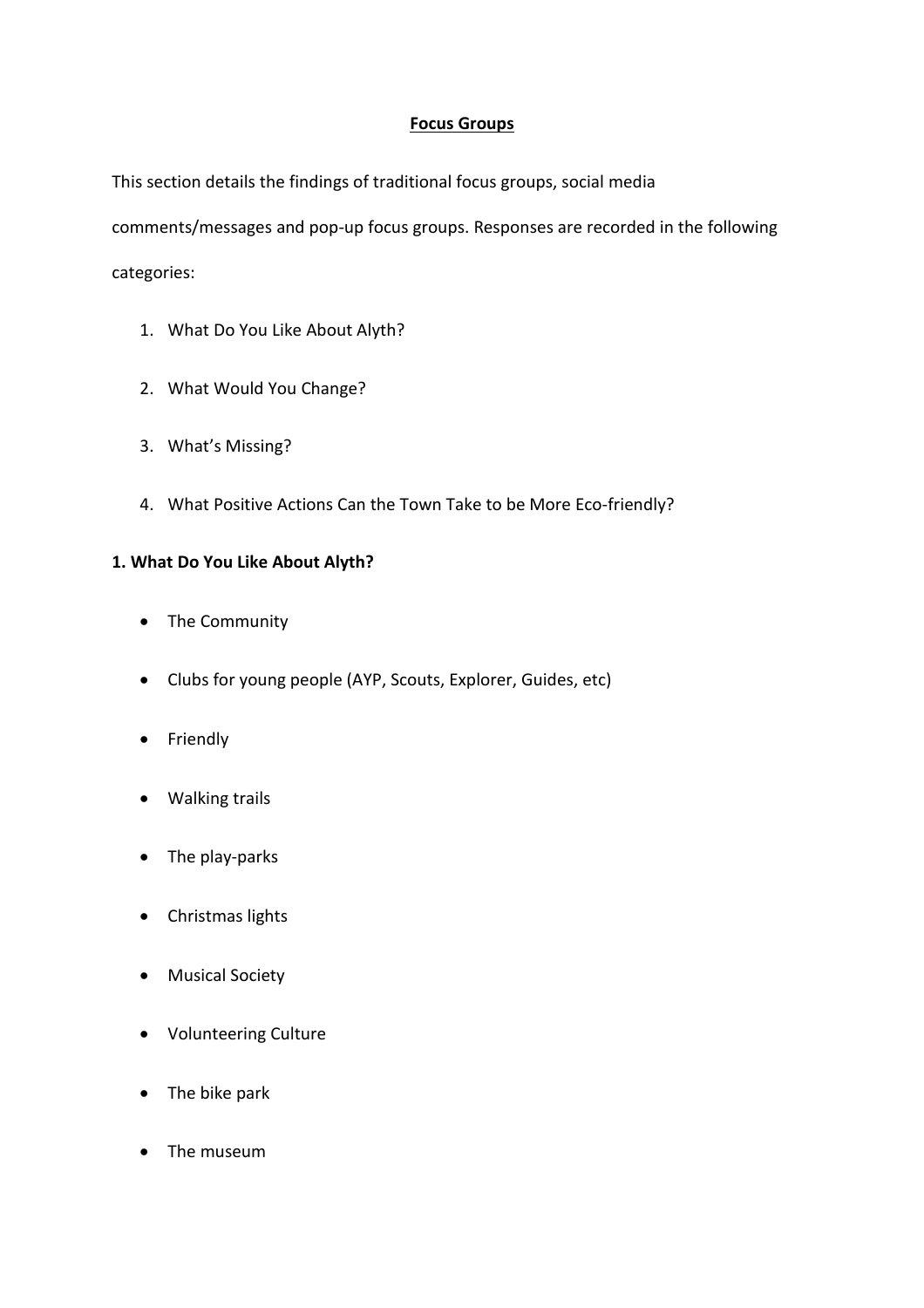• The burn

## **2. What Would You Change?**

- Bigger library
- Bigger museum
- More houses
- Second goal needed at Jubilee Park
- Need a stronger adult presence in town (some teenagers create a negative image and everyone is tarred with same brush)
- More variety of trails at the bike park

- drifting track

- Overcrowded buses
	- not accessible if more than one wheelchair/buggies don't fold down
- Venue hire is to expensive for Community Groups (Ogilvie Rooms for £20 a month, but around triple that).
- More funding opportunities for community groups
- Improved park facilities (Mill St Park has nothing for older children, Jubilee Park has nothing for younger ones. This is difficult when you have children of different ages).
- Need a better paths network (published routes that say whether they are buggy/wheelchair accessible.
- Initiative to do up the shop frontage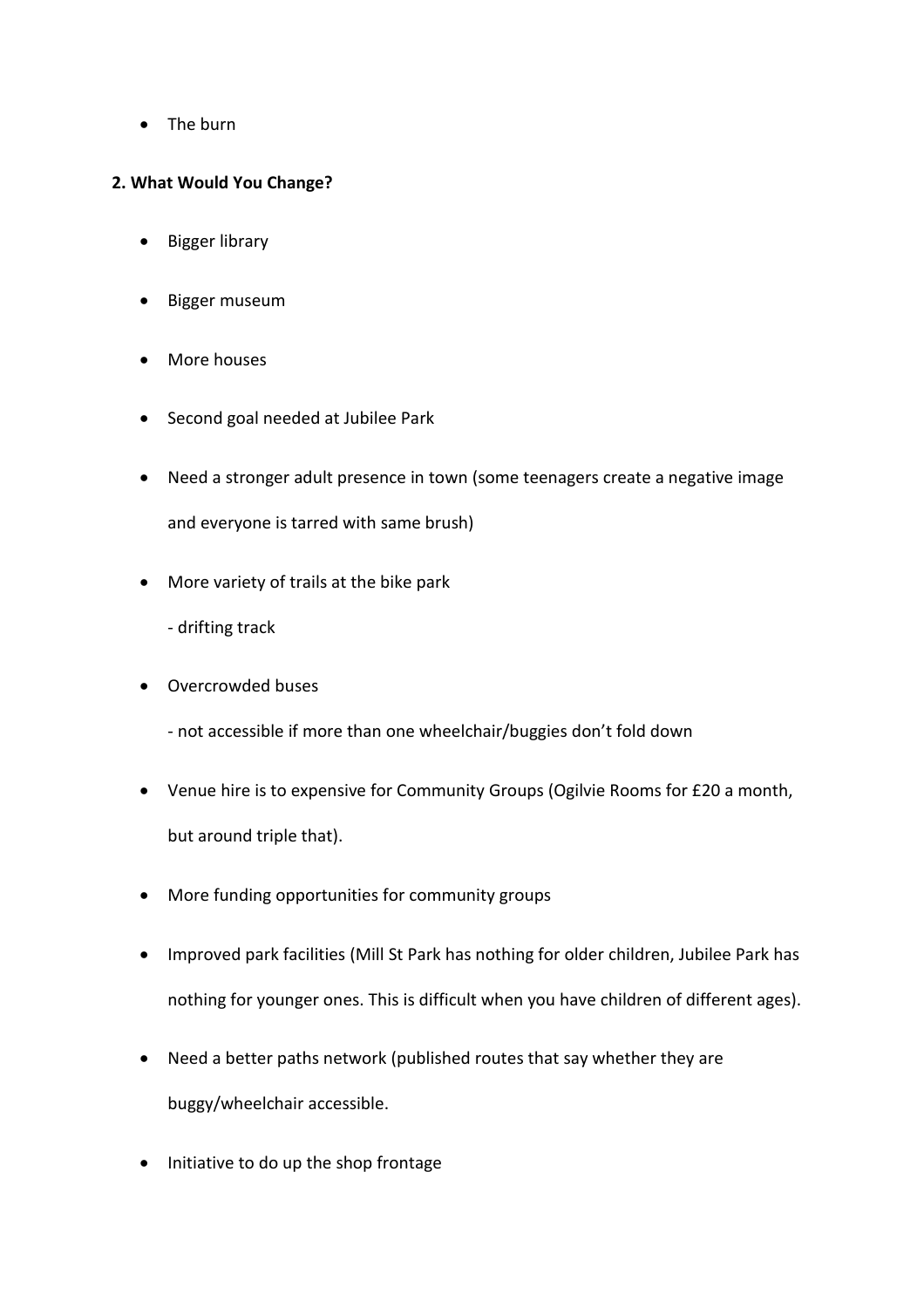- Introduce traffic-calming measures
- Need better signage of what is here in the town
- The nettles at the back of school are annoying

## **3. What's Missing?**

- Swimming Pool
- Crazy Golf
- Footpath in Jubilee Park
- Accessible park facilities
	- nothing for those who use wheelchairs.
- Community Bus

- to Blairgowrie swimming pool.

- Classes/clubs for young children (e.g. dance, gymnastics, netball)
- Basketball Courts
- Rugby Club
- Drop-in hangout for young people
- Need a bakery
- Community Cinema
- Shelter for young people (Saw Mill Conversion possibility)
- Trampoline Park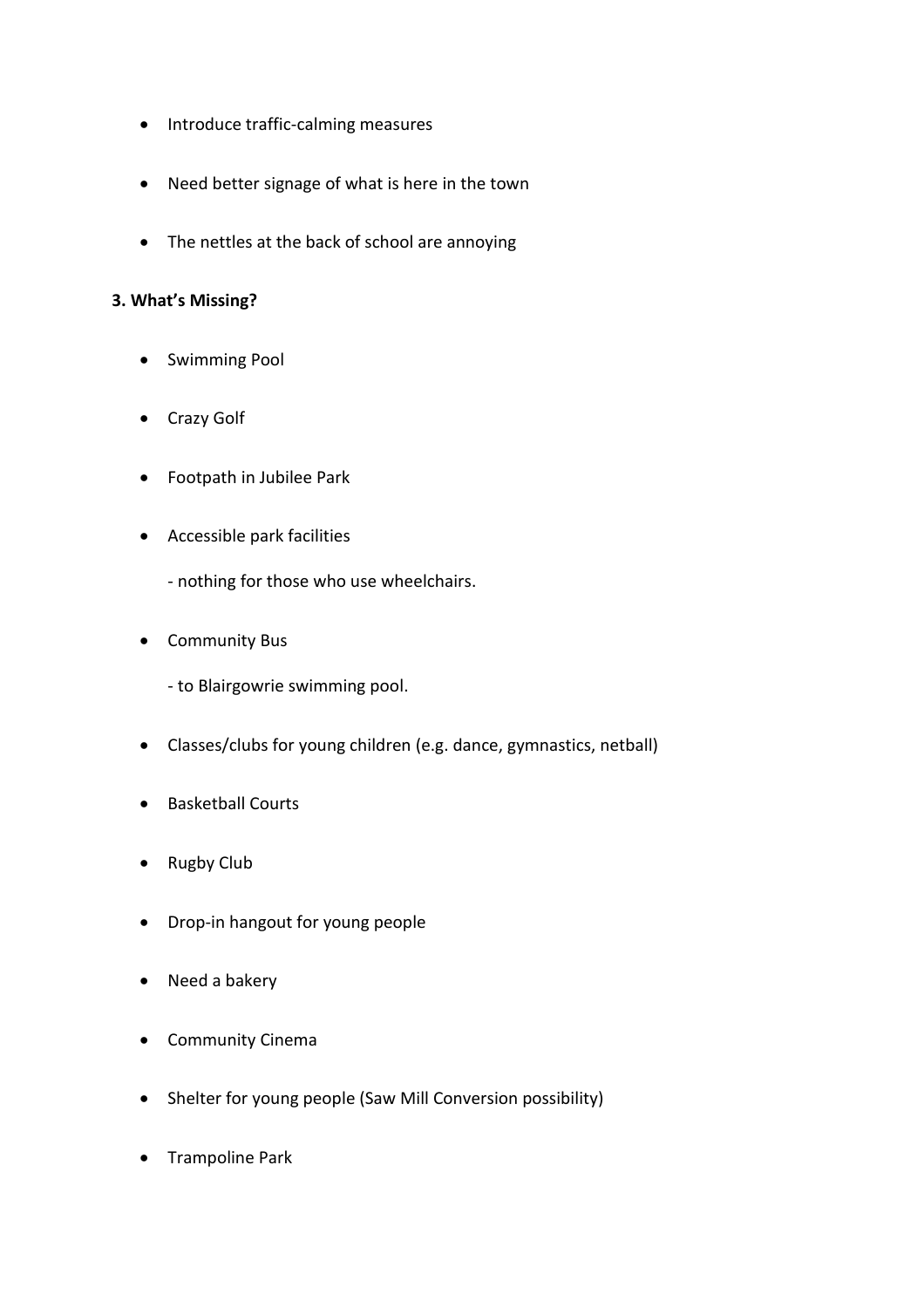- Climbing Wall
- Creative activity groups for young people
	- dance groups, art groups, etc
- Lack of job opportunities for young people
	- Only really hospitality options and there's not enough to go around
	- admin jobs/construction jobs (apprenticeships/internships) would be beneficial
	- this is a barrier for young people trying to join job market after high school
- Bring Bookbug to Alyth Library
- Permanent activity trail using QR codes
- A skate park
	- mobile skate park
- Community Events
	- Farmers market, Jazz in the Burn, Jam in the Den
- Benches/BBQ benches in the parks
- All purpose sports hall
	- Can be addressed by having access to the Community Wing/School facilities
- Have to leave Alyth to go and play football
	- there are no children's football clubs
- Need public toilets
- **4. What Positive Actions Can the Town Take to be More Eco-friendly?**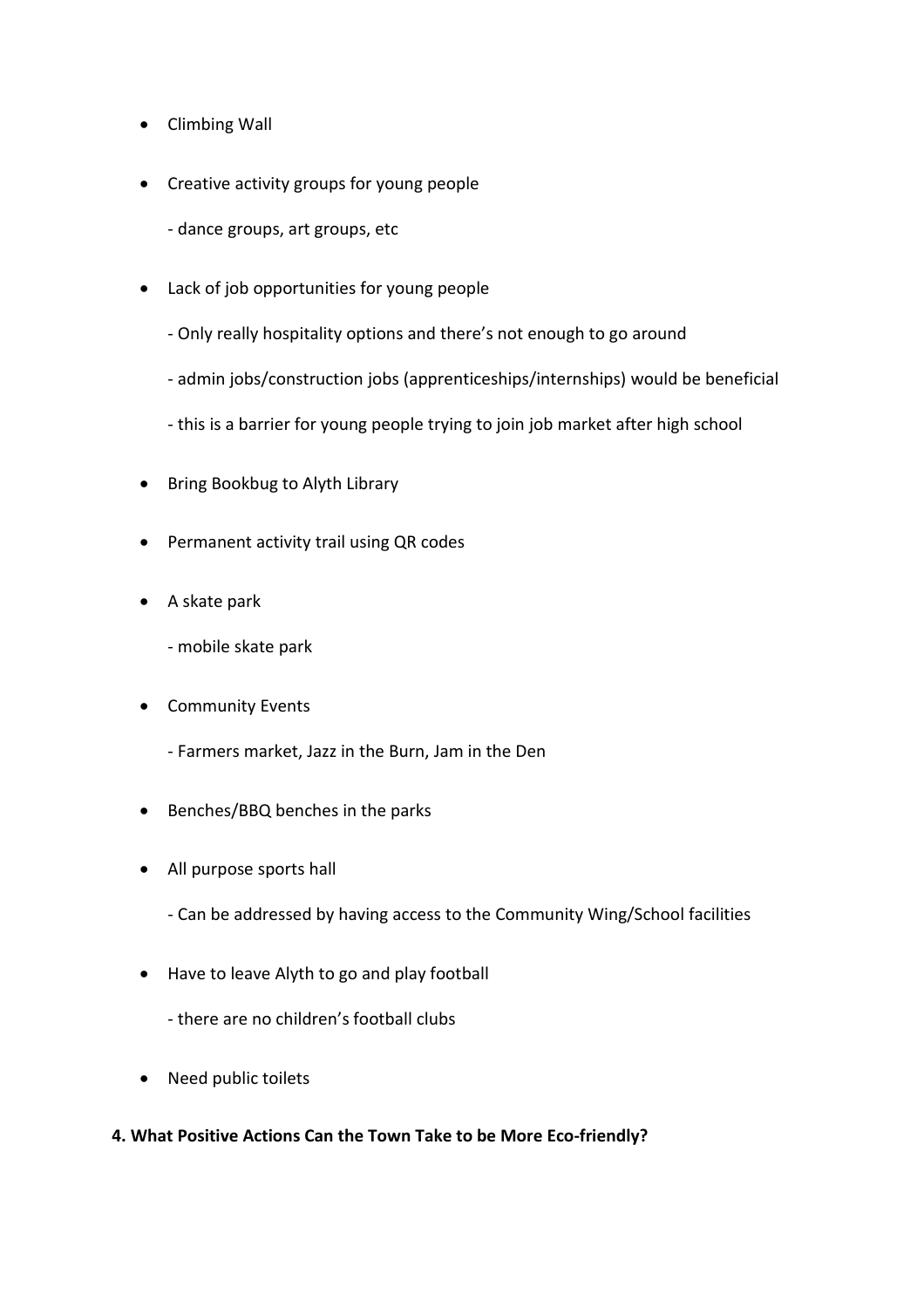- Hydro-electric
- Build birdhouses in the Den
- Big compost heap
- Community Fridge
- More wind turbines
- Plant more trees
- More bins (especially weighted bins)
- Litter-picks/weekly clean-up in Alyth
- Initiatives to teach people how to grow food.
- Community Car-sharing/Shuttle Bus
- Improved Recycling Centre
- More fast car-charging points

## **Social Media Engagement**

This section details the findings of social media engagement. Our engagement process utilised social media as a tool to reach more people. Statistics for this included:

- Facebook: 46 direct comments, 12 Facebook messages, (excluding 60+ likes and reach of 3000, engagement estimated at 1000)
- Facebook PollsForPages: 39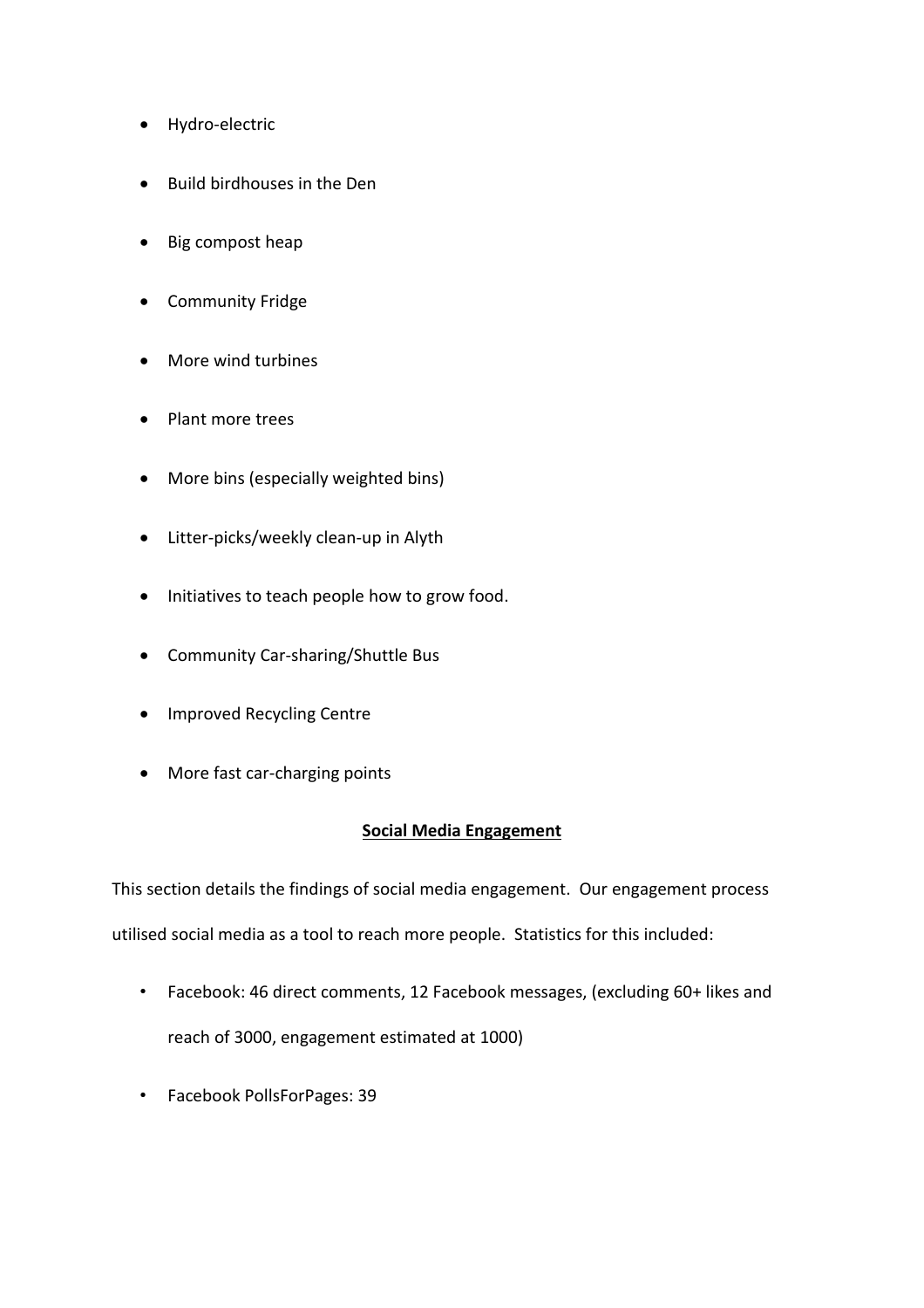• Instagram: 28 (excluding reach of 1253, impressions of 2071) Instagram Poll: 12 votes (11 in favour of a skate park, 1 against)

Comments and messages have been absorbed into the aforementioned focus group categories. Below details the responses of the Facebook PollsForPages engagement.

Responses are recorded in the following categories:

- 1. What Do You Like About Alyth?
- 2. What Small Changes Could Improve the Town?
- 3. What Big Changes Would You Like to See in the Town?
- 4. How Could Alyth Be More Environmentally Friendly?

#### **1. What Do You Like About Alyth?**

For this question, respondents were given three suggested answers: Community Spirit,

Walking Trails and Potential to Change/Adapt.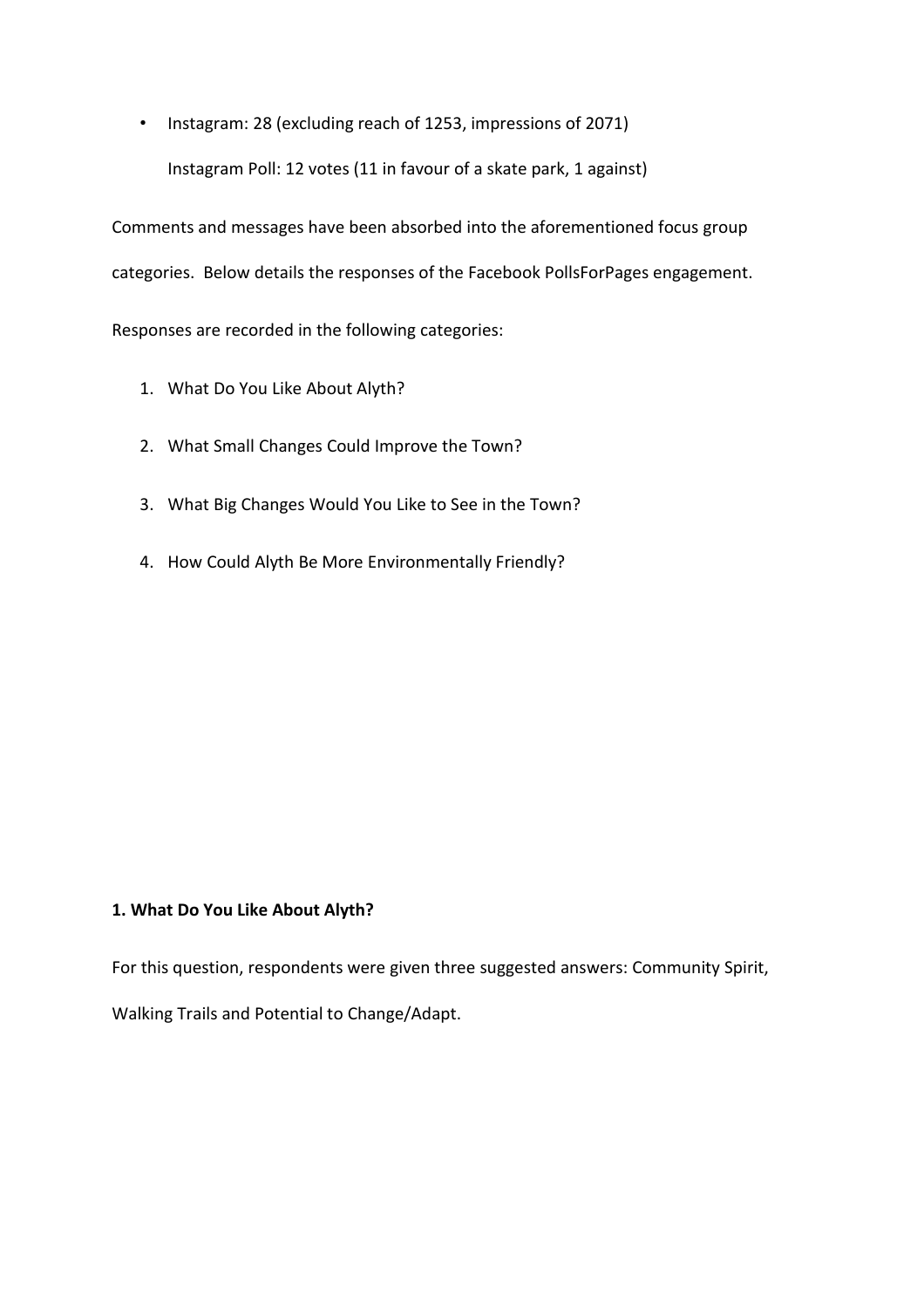

It was also possible for respondents to add their own answer. Over two thirds of

respondents indicated that Community Spirit was what they most liked about Alyth.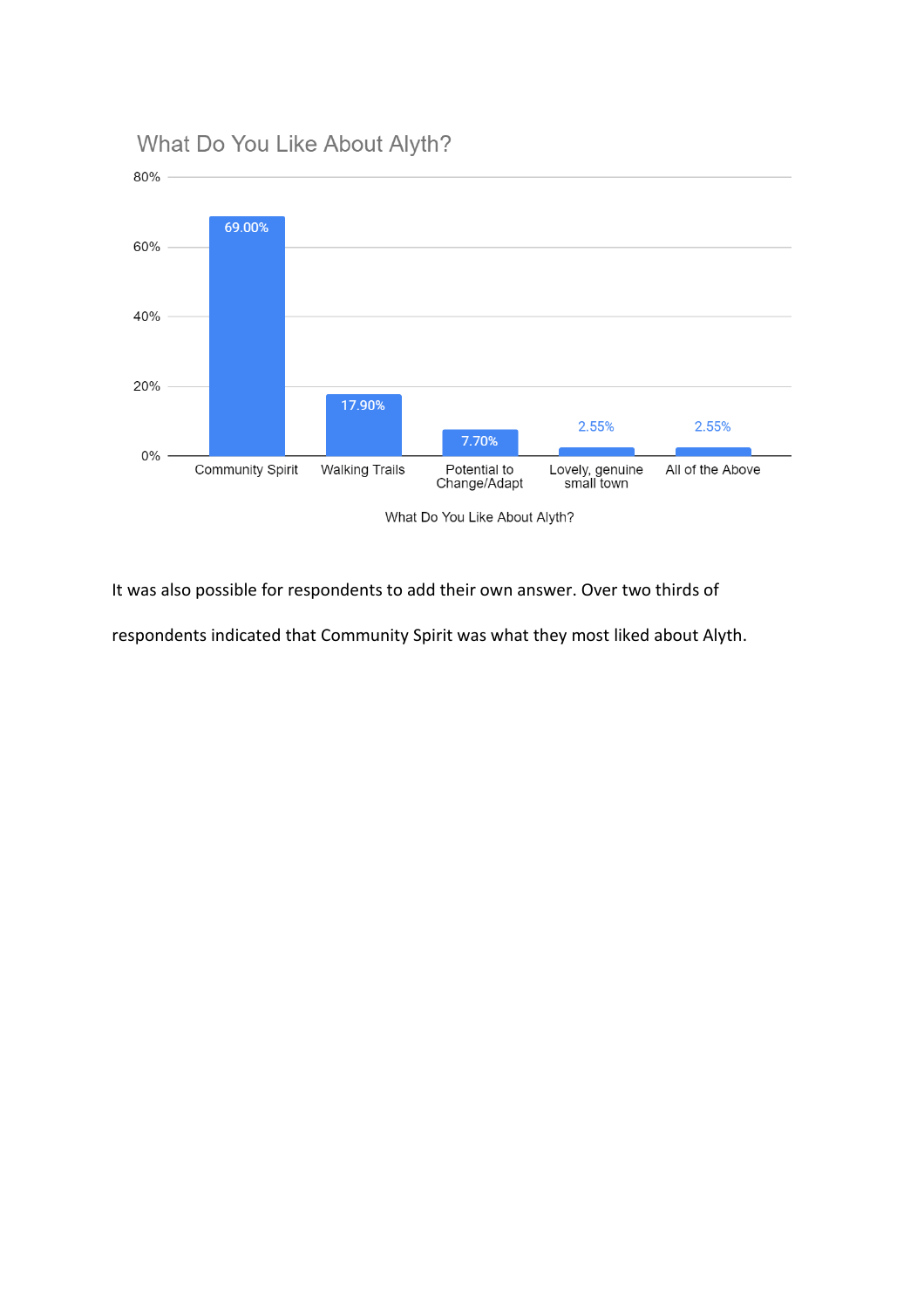## **2. What Small Changes Could Improve the Town?**

For this question, respondents were given three suggested answers: More Recycle Bins,



Greater Variety of Activities and Better Access to Current Facilities.

It was also possible for respondents to add their own answer. Responses indicate that residents would like more recycling facilities and a greater variety of activities in the town. The additional responses which were added also come up several times in the Community Views Survey.<sup>5</sup>

<sup>&</sup>lt;sup>5</sup> See Community Views Survey for further details. Accessible at: www.alyth.online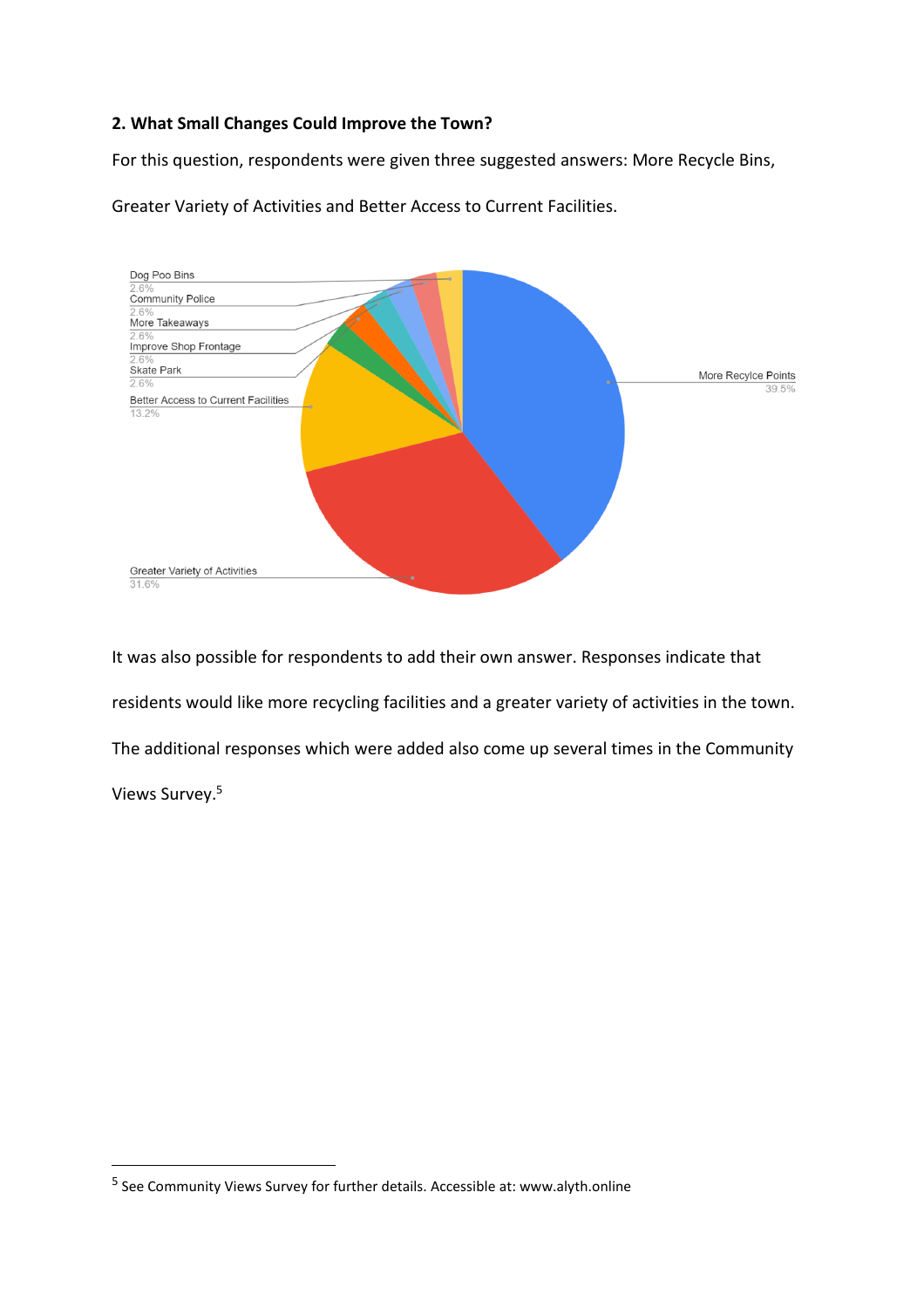## **3. What Big Changes Would You Like to See in the Town?**

For this question, respondents were given three suggested answers: A Regular Market,

Bring Back Alyth Gala Day/Alyth Show/Jam in the Den and Community WiFi.



It was also possible for respondents to add their own answer. Over half of the responses were in favour of a regular market occurring in Alyth. Furthermore, over a third indicated that they would like community events, such as the Gala Day or Jam in the Den to return to Alyth.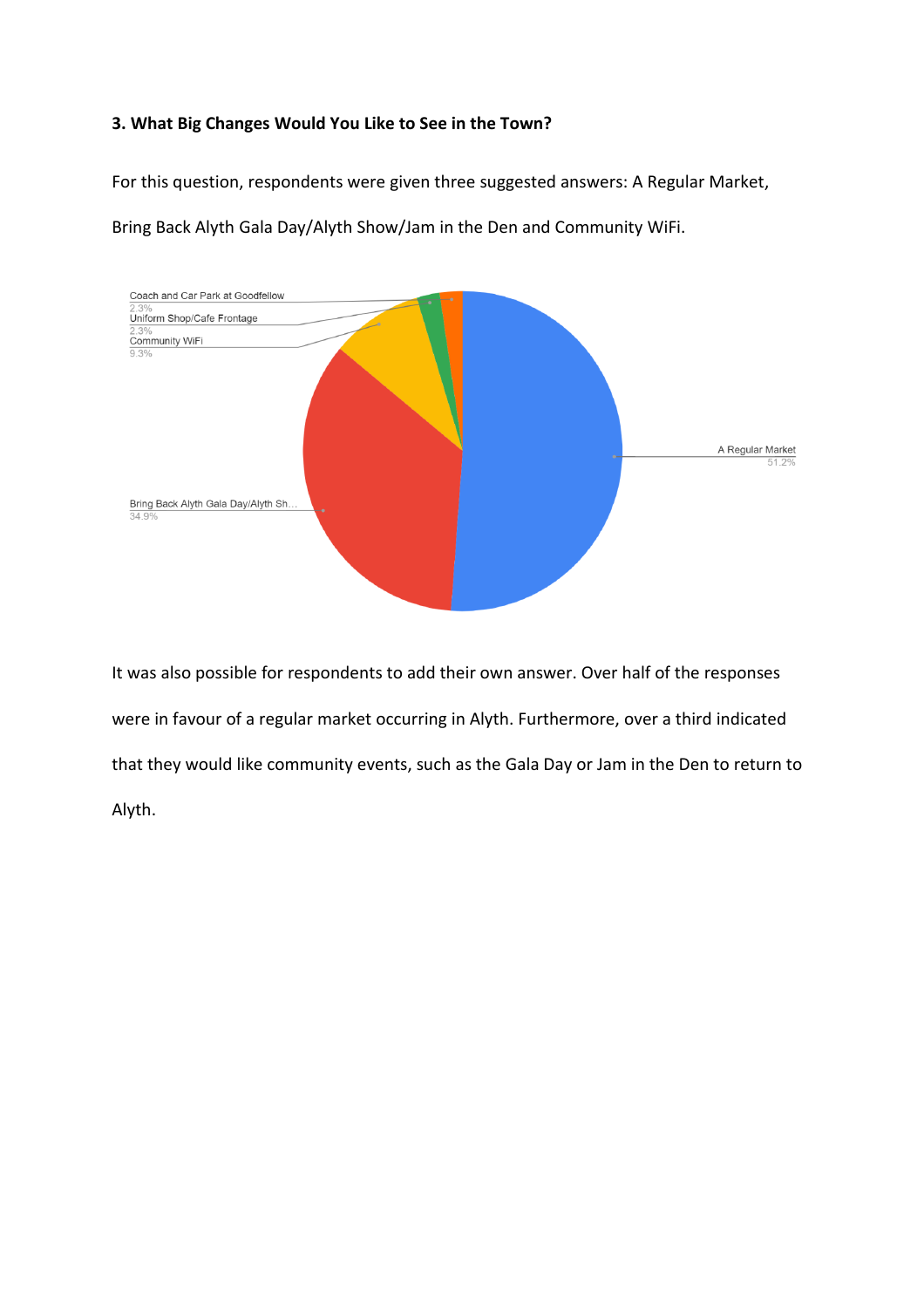#### **4. How Could Alyth Be More Environmentally Friendly?**

For this question, respondents were given three suggested answers: More Sustainable Food Choices (e.g. growing our own food/buying local), Community Fridge and Compost Heap (or other community recycling project).



It was also possible for respondents to add their own answer. 58.5% of responses were in favour of making more sustainable food choices, whilst almost one fifth of responses liked the idea of a community fridge. Both options indicate that initiatives to tackle food waste would be well received.